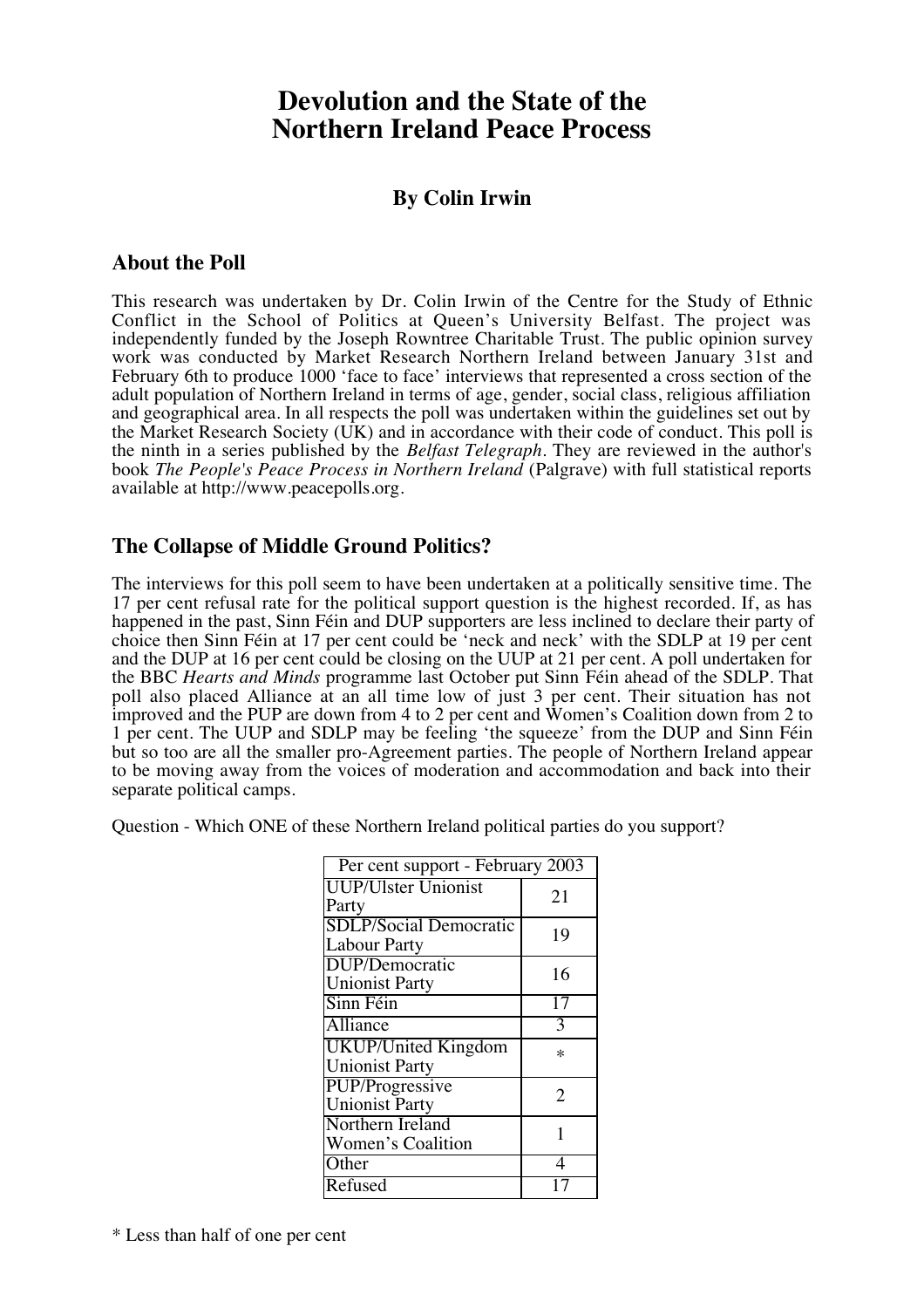#### **Support for the Agreement at all time low**

Pollsters get nervous when they have to ask the people of Northern Ireland how they voted in the May 1998 referendum because the result will reveal any fundamental flaws in the quality of their research. On this occasion the response was 'spot on' at 71 per cent 'Yes'. But that is as far as the positive results for this poll and the fortunes of the Belfast Agreement go. Support for the Agreement has reached an all time low of 62 percent with only 36 per cent of Protestants saying they would still vote for it. Catholic support, however, remains high at 90 per cent. Protestant support for the Agreement hit its high point in May 2000 just after the IRA said they would 'completely and verifiably put their arms beyond use'. Could the IRA 'save' the Agreement again? Perhaps, but bringing back the Protestant pro-Agreement vote from a low of 36 per cent will not be an easy task without 'Acts of Completion'.

How did you vote in the referendum for the Belfast Agreement?

|     | Per cent All of NI Protestant Catholic DUP UUP PUP Alliance SDLP Sinn Fein |    |    |    |  |  |
|-----|----------------------------------------------------------------------------|----|----|----|--|--|
| Yes |                                                                            | 90 |    | 69 |  |  |
| No  |                                                                            |    | 80 |    |  |  |

And if the Referendum was held today how would you vote?

|     | Per cent All of NI Protestant Catholic DUP UUP PUP Alliance SDLP Sinn Fein |  |    |  |  |
|-----|----------------------------------------------------------------------------|--|----|--|--|
| Yes |                                                                            |  | 49 |  |  |
| Νc  |                                                                            |  |    |  |  |

| Per cent                               | Date            | All NI | Protestant | Catholic |
|----------------------------------------|-----------------|--------|------------|----------|
| Referendum for Belfast Agreement       | <b>May 1998</b> | 71     |            |          |
| Would still vote for Belfast Agreement | October 1999    | 65     | 49         | 88       |
| Would still vote for Belfast Agreement | <b>May 2000</b> | 74     | 55         | 94       |
| Would still vote for Belfast Agreement | October 2000    | 69     | 47         | 94       |
| Would still vote for Belfast Agreement | November 2002   | -61    | 43         | 85       |
| Would still vote for Belfast Agreement | February 2003   | 62     | 36         | 90       |

But unprecedented movement to full implementation of the Belfast Agreement could still restore confidence. Although the percentage of those wishing to see the Belfast Agreement work is also at an all time low of 75 per cent, down from a maximum of 93 per cent four years ago, a majority of Protestants, 60 per cent, are still willing to lend their support to the peace process providing, of course, the pro-Agreement parties and two governments can make it work.

Do you want the Belfast Agreement to work?

|            | <b>Per cent All of NI Protestant Catholic DUP UUP PUP Alliance SDLP Sinn Fein</b> |  |           |  |  |
|------------|-----------------------------------------------------------------------------------|--|-----------|--|--|
| <b>Yes</b> |                                                                                   |  | 75 I 53 I |  |  |
|            |                                                                                   |  |           |  |  |

| Per cent                       | Date            | All NI | Protestant | Catholic |
|--------------------------------|-----------------|--------|------------|----------|
| Want Belfast Agreement to work | February 1999   | 93     | 89         | 97       |
| Want Belfast Agreement to work | October 1999    | 83     | 72         | 98       |
| Want Belfast Agreement to work | <b>May 2000</b> | 85     | 74         | 98       |
| Want Belfast Agreement to work | February 2003   | 75     | 60         | 92       |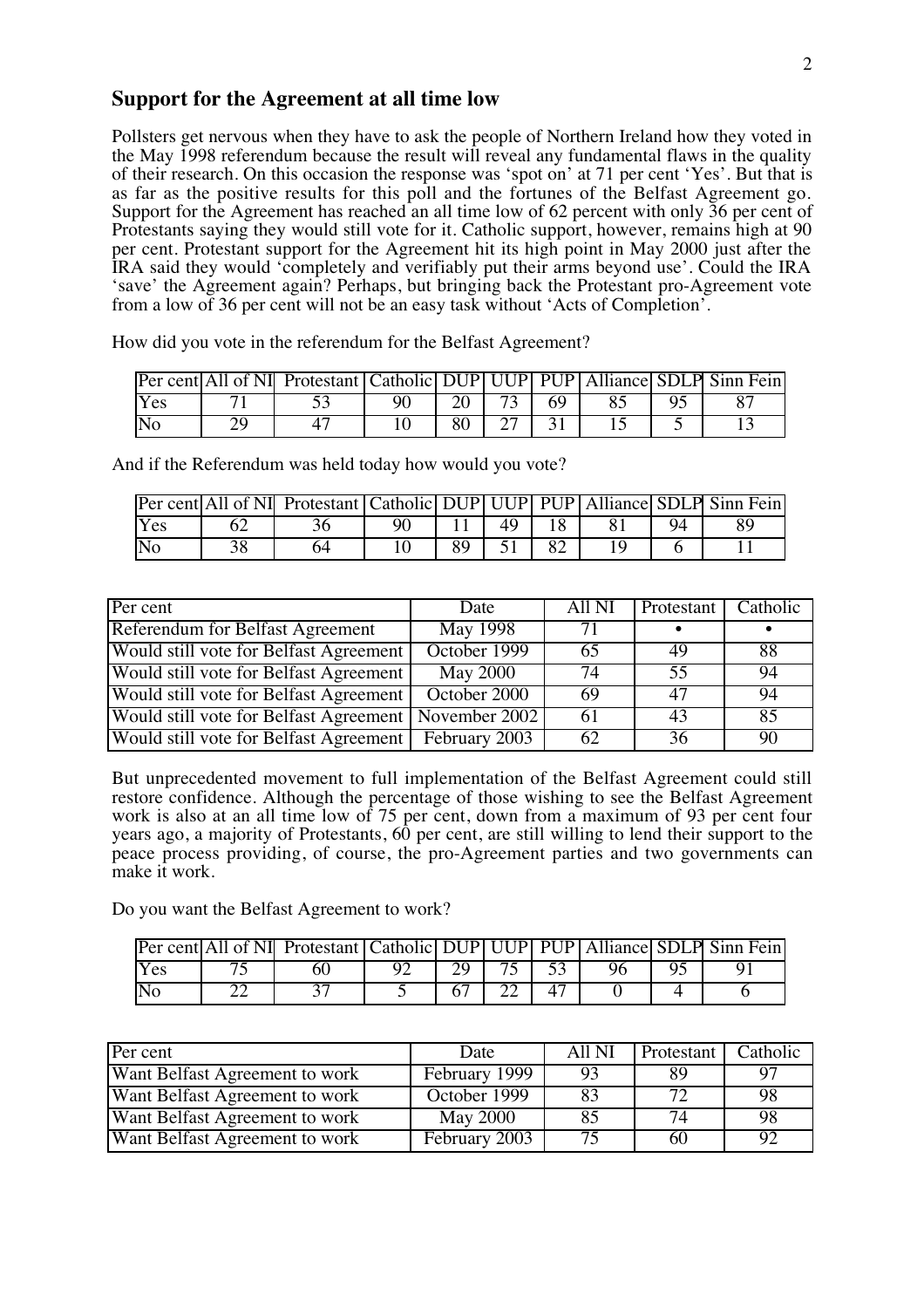#### **Decommissioning back at the top of everyone's 'To Do Lists'**

In October 1999, May 2000 and February 2003 the people of Northern Ireland were asked to pass judgement on the different parts of the Belfast Agreement and say which ones they were 'Very satisfied' with, 'Satisfied' with, 'Only just satisfied' with, 'Not satisfied' with or 'Not satisfied with at all'. It will come as no surprise that the level of dissatisfaction for the Protestant community has risen to an all time average high of 62 per cent 'Not satisfied' or 'Not satisfied at all'. But for Catholics the picture is very different. Their level of dissatisfaction has fallen steadily across all three polls from an average of 51 per cent 'Not satisfied' or 'Not satisfied at all' in 1999 to 44 per cent in 2000 and 42 per cent in the most recent poll. Why? The explanation is simple. For Protestants 'Decommissioning of paramilitary weapons' was always at the top of their 'to do list' and that item has not begun to be addressed to their satisfaction. For Catholics, however, many of the top items on their 'to do list' are getting dealt with. Police reform, for example, has moved from being their number one priority in May 2000 down to number eight. Decommissioning was their main concern in October 1999 at 63 per cent 'Not satisfied' or 'Not satisfied at all'. It fell to a low of only 38 per cent in May 2000 after the IRA pronouncements but it is back up to 60 per cent in this poll. Sinn Féin are skilled negotiators and many would say they have served their community well in recent years but perhaps, with decommissioning back at the top of both communities 'to do lists' they are now running the risk of over playing their hand. It should also be noted, however, that a new item introduced for this poll, 'The stability of the institutions of government', is number two on the Catholic list and number three for Protestant's. Political instability is clearly, almost universally, unpopular.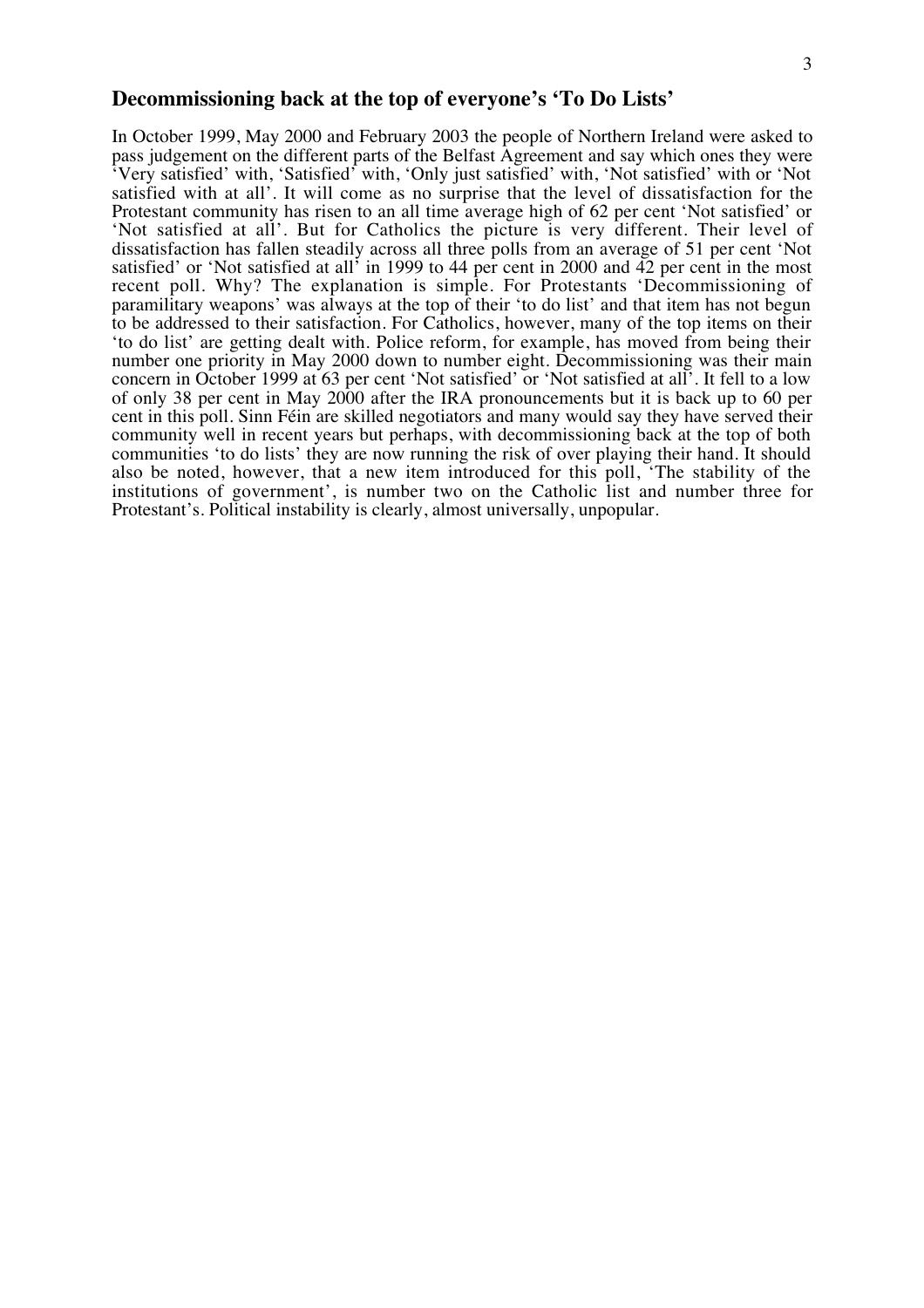|                         | <b>Protestant</b><br>Per cent not satisfied*                       | Oct.<br>1999             | May<br>2000     | Feb.<br>2003 |                         | <b>Catholic</b><br>Per cent not satisfied*                         |                | May<br>2000 | Feb.<br>2003 |
|-------------------------|--------------------------------------------------------------------|--------------------------|-----------------|--------------|-------------------------|--------------------------------------------------------------------|----------------|-------------|--------------|
| $\mathbf{1}$            | Decommissioning of paramilitary<br>weapons.                        | 88                       | 74              | 84           | $\mathbf{1}$            | Decommissioning of paramilitary<br>weapons.                        | 63             | 38          | 60           |
| $\overline{2}$          | The reform of policing.                                            | 69                       | 69              | 74           | $\overline{2}$          | The stability of the institutions of<br>government.                |                |             | 55           |
| $\overline{\mathbf{3}}$ | The stability of the institutions of<br>government.                |                          |                 | 70           | 3                       | The full implementation of all<br>parts of the Agreement together. | 56             | 47          | 54           |
| $\overline{\mathbf{4}}$ | The reform of the criminal justice<br>system.                      | 65                       | 65              | 70           | $\overline{\mathbf{4}}$ | Demilitarisation and<br>Normalisation.                             | 59             | 56          | 53           |
| 5                       | Demilitarisation and<br>Normalisation.                             | 66                       | 59              | 70           | 5                       | Support for victims of the<br>'Troubles'.                          | 48             | 41          | 49           |
| 6                       | The North/South Ministerial<br>Council.                            | 52                       | 49              | 68           | 6                       | Obligations to non-violence,<br>peace and democracy.               | 52             | 43          | 48           |
| $\overline{7}$          | The British/Irish Council.                                         | 55                       | 51              | 67           | $\overline{7}$          | The present status of Northern<br>Ireland as part of the UK.       | 42             | 50          | 47           |
| 8                       | Support for victims of the<br>'Troubles'.                          | 74                       | 66              | 65           | 8                       | The reform of policing.                                            | 61             | 61          | 44           |
| $\boldsymbol{9}$        | Obligations to non-violence,<br>peace and democracy.               | 74                       | 65              | 65           | $\boldsymbol{9}$        | The reform of the criminal justice<br>system.                      | 56             | 61          | 44           |
| 10                      | The full implementation of all<br>parts of the Agreement together. | 63                       | 57              | 63           | 10                      | Reconciliation and improved<br>community relations.                | $\overline{a}$ |             | 44           |
| 11                      | The Civic Forum.                                                   | 52                       | 51              | 62           | 11                      | The Northern Ireland Executive.                                    | 57             | 44          | 40           |
| 12                      | The Northern Ireland Assembly.                                     | $\overline{30}$          | $\overline{52}$ | 61           | 12                      | The Northern Ireland Assembly.                                     | 49             | 41          | 38           |
| 13                      | The Northern Ireland Executive.                                    | 58                       | 56              | 61           | 13                      | A Bill of Rights for Northern<br>Ireland.                          | 52             | 38          | 38           |
| 14                      | Reconciliation and improved<br>community relations.                |                          | L               | 61           | 14                      | The Principle of Consent of NI<br>people to decide their Status.   | 40             | 34          | 36           |
| 15                      | The Equality Commission.                                           | 47                       | 49              | 58           | 15                      | The Civic Forum.                                                   | 47             | 39          | 35           |
| 16                      | A Bill of Rights for Northern<br>Ireland.                          | 50                       | 50              | 57           | 16                      | The British/Irish Council.                                         | 49             | 42          | 35           |
| 17                      | Cultural and language rights.                                      | 50                       | 50              | 55           | 17                      | The Equality Commission.                                           | 45             | 40          | 34           |
| 18                      | The Northern Ireland Human<br>Rights Commission.                   | 47                       | 49              | 54           | 18                      | The Northern Ireland Human<br>Rights Commission.                   | 45             | 39          | 34           |
| 19                      | Social and economic programs.                                      | $\overline{\phantom{a}}$ | $\blacksquare$  | 52           | 19                      | Cultural and language rights.                                      | 50             | 46          | 34           |
| 20                      | The Principle of Consent of NI<br>people to decide their Status.   | 53                       | 49              | 51           | 20                      | Social and economic programs.                                      | $\overline{a}$ | L,          | 32           |
| 21                      | North/South implementation<br>bodies.                              | 56                       | 51              | 50           | 21                      | The North/South Ministerial<br>Council.                            | 48             | 36          | 31           |
| 22                      | The present status of Northern<br>Ireland as part of the UK.       | 43                       | 39              | 40           | 22                      | North/South implementation<br>bodies.                              | 49             | 38          | 31           |
|                         | Average                                                            | 58                       | 55              | 62           |                         | Average                                                            | 51             | 44          | 42           |

\*'Not satisfied' or 'Not satisfied at all'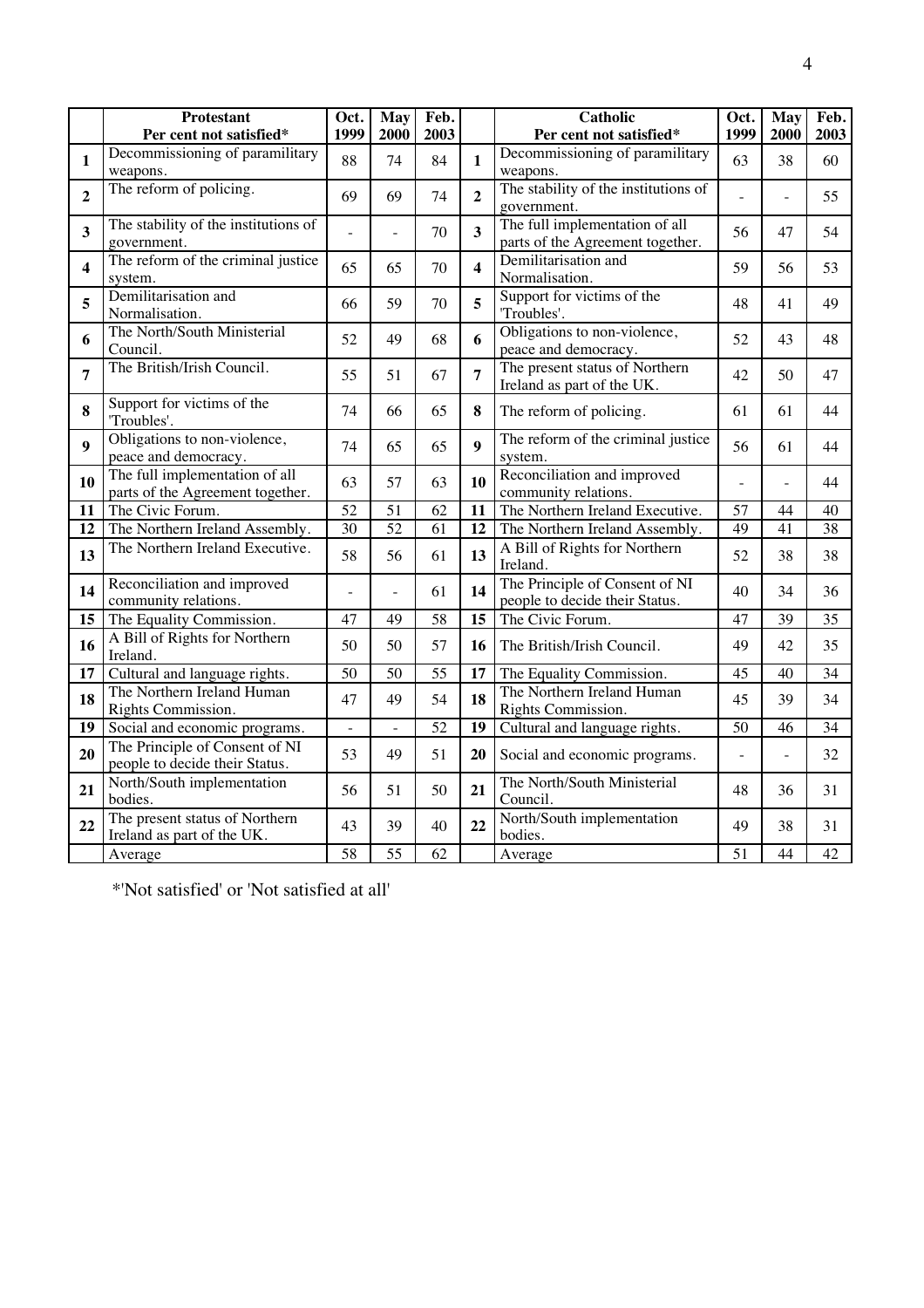#### **The Northern Ireland Blame Game**

One of the most popular cross community activities in Northern Ireland is playing the 'Blame Game'. It is difficult to understand why when matches nearly always seem to end in a draw. In this poll 61 per cent of the people of Northern Ireland thought it 'very probable' or 'probable' that the Belfast Agreement and peace process will collapse if 'Devolved Government is not restored to Northern Ireland or if Sinn Féin are excluded from holding Ministerial posts in the Executive'. Sixty one per cent believed this would happen 'because Unionists will not work the Agreement in good faith' and 61 per cent thought it was the fault of the Republicans. These figures rose to 84 per cent of Sinn Féin supporters blaming Unionists and 82 per cent of DUP supporters blaming Republicans. SDLP supporters thought the UUP could have done more to work with them while UUP supporters thought the SDLP had not done enough. But everyone was quite even handed when it came to blaming the two governments at 58 per cent for Protestants, 56 per cent for Catholics, 55 per cent for DUP supporters, 60 per cent for the UUP, 51 per cent for the SDLP and 60 per cent for Sinn Féin.

| Per cent - 'Very probable' or 'probable'                                                    |    | All of NI Protestant Catholic DUP UUP SDLP Sinn Fein |    |    |    |    |    |
|---------------------------------------------------------------------------------------------|----|------------------------------------------------------|----|----|----|----|----|
| Because Unionists will not work the<br>Agreement in good faith.                             | 61 | 44                                                   | 82 | 45 | 46 | 85 | 84 |
| Because Republicans will not work the<br>Agreement in good faith.                           | 61 | 73                                                   | 48 | 82 | 71 | 62 | 26 |
| Because the SDLP have not done<br>everything they could to work with the<br>UUP.            | 42 | 53                                                   | 31 | 58 | 55 | 30 | 29 |
| Because the UUP have not done<br>everything they could to work with the<br>SDLP.            | 51 | 41                                                   | 64 | 43 | 39 | 63 | 72 |
| Because of the lack of co-operation and<br>determined commitment by the two<br>governments. | 57 | 58                                                   | 56 | 55 | 60 | 51 | 60 |

The Belfast Agreement and peace process will collapse.....

When the question of 'blame' is looked at over time, like so many other statistics reported in this poll, the level of 'blame' is up from the lows of May 2000. But so too, more seriously, are fears about increased paramilitary activity - particularly Loyalist paramilitary activity. Seventy two per cent of UUP supporters now think it 'Very probable' or 'Probable' that 'Dissident Loyalist paramilitary groups will become more active' compared to 59 per cent in May 2000 and 83 per cent of Sinn Féin supporters share this view compared to 61 per cent in May 2000. Concerns about Dissident Republicans remain unchanged for Ulster Unionists at 68 per cent but it is on the rise for Sinn Féin supporters from 45 per cent in May 2000 to 53 per cent for this poll.

| Per cent - 'Very probable' or 'probable'                                                                                   | UUP<br>March 99 | UUP<br>Oct. 99 | UUP<br><b>May 2000</b> | UUP<br>Feb. 2003 |
|----------------------------------------------------------------------------------------------------------------------------|-----------------|----------------|------------------------|------------------|
| The Belfast Agreement and peace process<br>will collapse because Unionists will not<br>work the Agreement in good faith.   | 23              | 59             | 38                     | 46               |
| The Belfast Agreement and peace process<br>will collapse because Republicans will not<br>work the Agreement in good faith. | 49              | 78             | 59                     | 71               |
| Dissident Republican paramilitary groups<br>will become more active.                                                       | 69              | 85             | 68                     | 68               |
| The IRA and other Republican groups will<br>break their cease-fires and return to war.                                     | 66              | 84             | 64                     | 65               |
| Dissident Loyalist paramilitary groups will<br>become more active.                                                         | 65              | 79             | 59                     | 72               |
| The UVF, UFF and other Loyalist groups<br>will break their cease-fires and return to<br>war.                               | 57              | 71             | 56                     | 69               |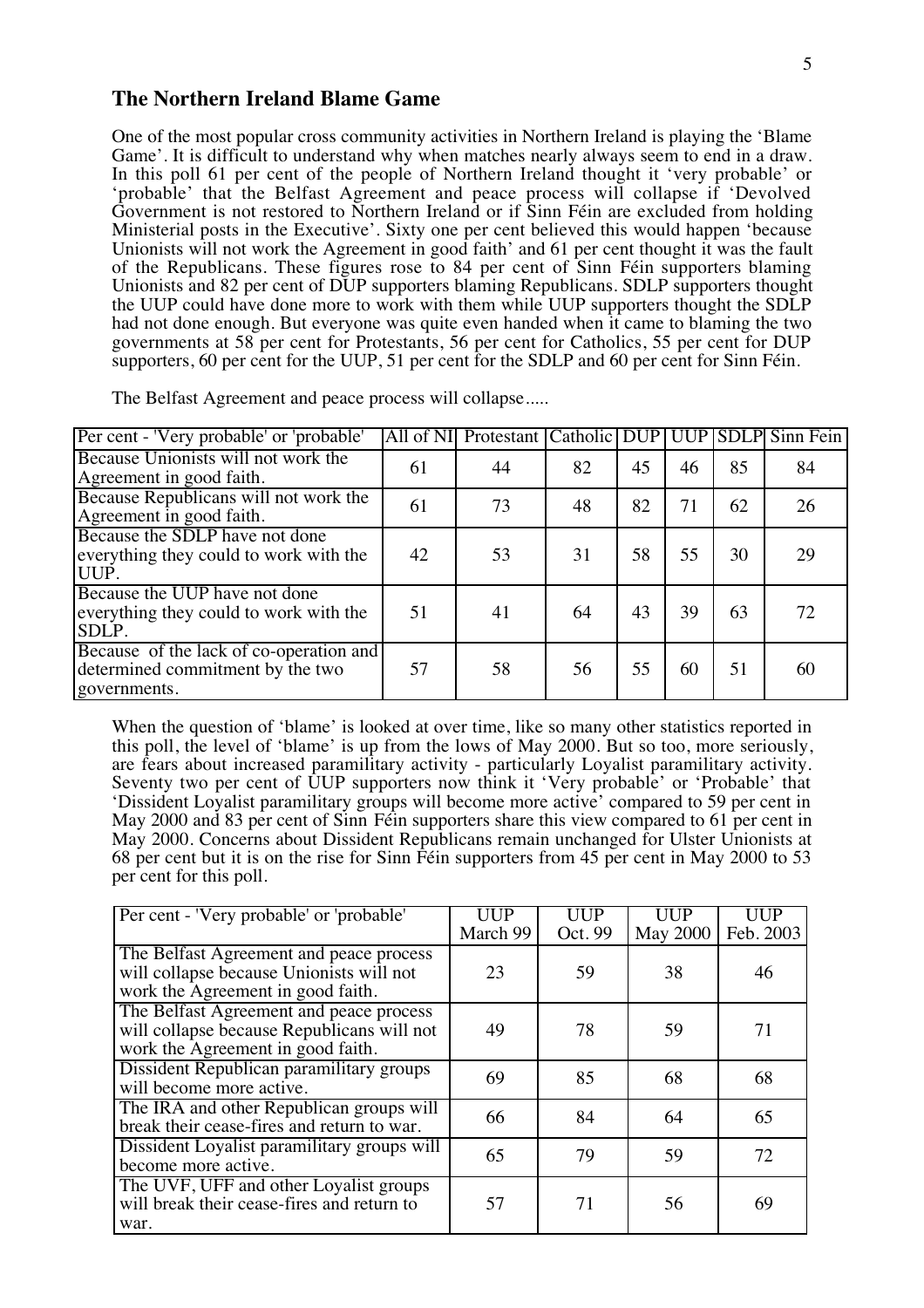| Per cent - 'Very probable' or 'probable'                                                                                   | Sinn Féin<br>March 99 | Sinn Féin<br>Oct. 99 | Sinn Féin<br><b>May 2000</b> | Sinn Féin<br>Feb. 2003 |
|----------------------------------------------------------------------------------------------------------------------------|-----------------------|----------------------|------------------------------|------------------------|
| The Belfast Agreement and peace process<br>will collapse because Unionists will not<br>work the Agreement in good faith.   | 83                    | 88                   | 61                           | 84                     |
| The Belfast Agreement and peace process<br>will collapse because Republicans will not<br>work the Agreement in good faith. | 44                    | 19                   | 13                           | 26                     |
| Dissident Republican paramilitary groups<br>will become more active.                                                       | 72                    | 40                   | 45                           | 53                     |
| The IRA and other Republican groups will<br>break their cease-fires and return to war.                                     | 39                    | 27                   | 14                           | 35                     |
| Dissident Loyalist paramilitary groups will<br>become more active.                                                         | 81                    | 76                   | 61                           | 83                     |
| The UVF, UFF and other Loyalist groups<br>will break their cease-fires and return to<br>war.                               | 61                    | 64                   | 52                           | 75                     |

### **Trust in 'Free Fall'**

Starting with the poll done for the Mitchell Review in October 1999 people were asked to indicate which of the governments and parties who agreed to the terms of the Belfast Agreement they: 'Trust a lot', 'Trust a little', are 'Not sure about', 'Do not trust' or 'Do not trust at all'. The same question was asked again in May 2000 and in this poll. Trust, quite simply, is in 'free fall' for all the pro-Agreement parties, and for the British and Irish governments, in both the Protestant and Catholic communities. For Protestants 'Trust a lot' or 'Trust a little' has fallen from 37 per cent on average in 1999 to 30 per cent in 2000 and 17 per cent in 2003. For Catholics the average has fallen from 48 per cent in 1999 and 2000 to 34 per cent in 2003.

| Protestant – Per cent - 'Trust a lot' or 'Trust a little' | $\vert$ Oct. 1999   May 2000   Feb. 2003 |    |    |
|-----------------------------------------------------------|------------------------------------------|----|----|
| The British Government.                                   | 48                                       |    |    |
| The Irish Government.                                     | 35                                       | 27 |    |
| The Ulster Unionist Party.                                | 60                                       | 51 | 33 |
| The Progressive Unionist Party.                           | 49                                       | 37 | 26 |
| The Alliance Party.                                       | 40                                       | 28 | 14 |
| The Women's Coalition.                                    | 30                                       | 23 | 14 |
| The SDLP.                                                 | 30                                       | 26 |    |
| Sinn Féin.                                                |                                          |    |    |
| Average                                                   |                                          |    |    |

| Catholic – Per cent – 'Trust a lot' or 'Trust a little' |    | Oct. 1999   May 2000   Feb. 2003 |                 |
|---------------------------------------------------------|----|----------------------------------|-----------------|
| The British Government.                                 | 48 | 42                               | 26              |
| The Irish Government.                                   | 48 | 68                               | 39              |
| The Ulster Unionist Party.                              | 29 | 28                               | $\overline{12}$ |
| The Progressive Unionist Party.                         | 27 | 20                               | 11              |
| The Alliance Party.                                     | 46 | 36                               | 32              |
| The Women's Coalition.                                  | 55 | 45                               | 44              |
| The SDLP.                                               | 77 | 78                               | 62              |
| Sinn Féin.                                              | 51 | 69                               | 48              |
| Average                                                 | 48 | 48                               | $\overline{34}$ |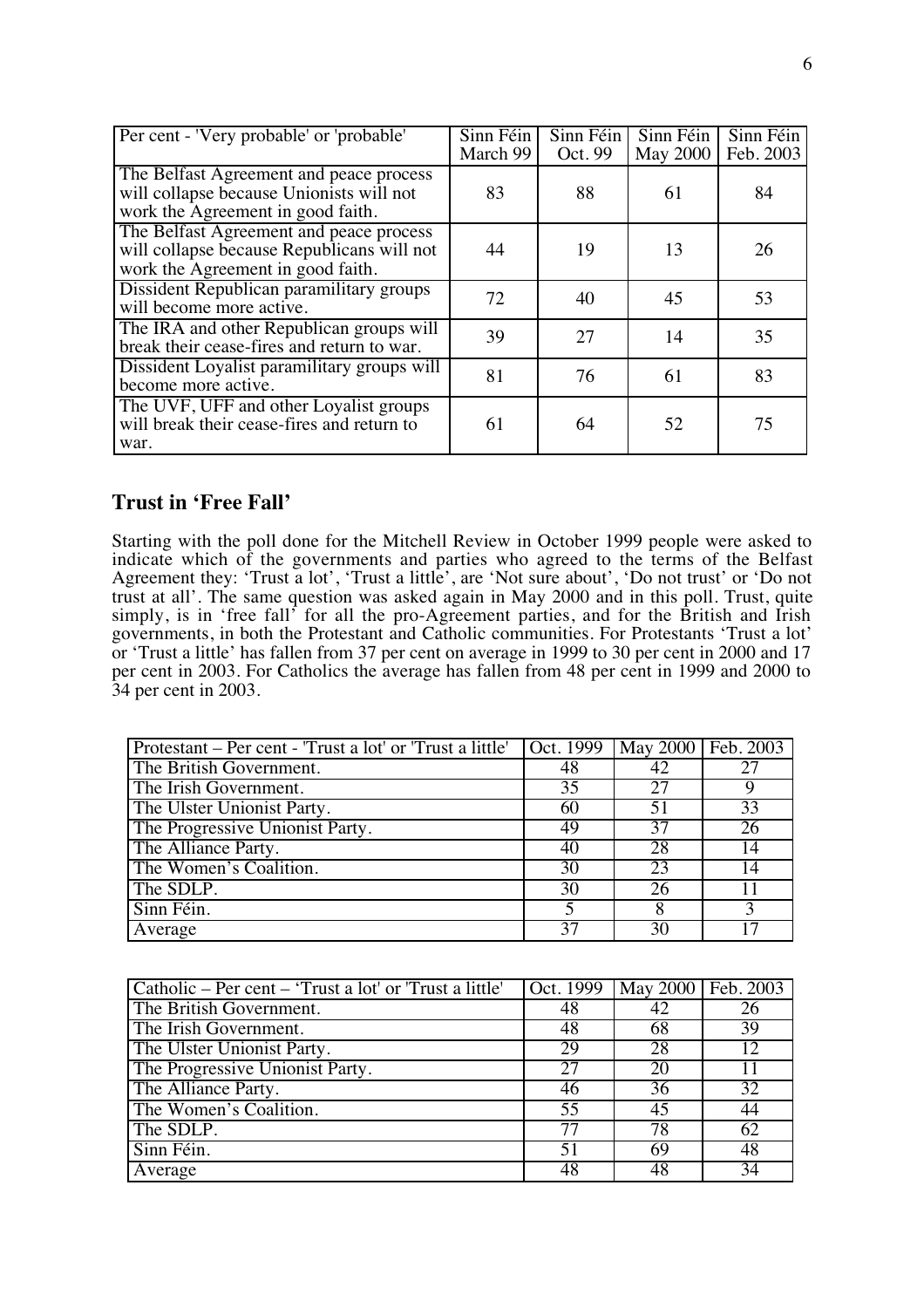#### **Still the 'Government and Guns' Problem**

People from different communities often hold very different views about the causes of continued conflict in Northern Ireland and suspension of the Assembly. From a list of eighteen frequently referred to sources of failure people were asked to indicate which ones they considered to be 'Very Significant' 'Significant', 'Of Some Significance', 'Of Little Significance' or 'Of No Significance' at all. These causes of political failure are listed in the table in their order of significance. Although both Protestants and Catholics now place Decommissioning at the top of their 'to do lists' they clearly see this issue in very different terms as problems. For Protestants the failure of Republicans to abandon violence comes first at 42 per cent 'Very significant' followed by the failure to put Sinn Féin out of the Executive at 36 per cent and Loyalist violence at 27 per cent. For Catholics the threat of suspension comes first at 43 per cent 'Very significant' followed by the UUP threat to 'walk out' and no penalty for doing so at 38 per cent. For Catholics these political failures are the causes of continued violence coming in fourth at 37 per cent 'Very significant'. This same item is eighth on the Protestant list at only 20 per cent. But isn't this just the 'Government and Guns' problem looked at in a slightly different way? Surely by now the political leaders in each community understand this dynamic very well. It has to be fixed. It is destroying the peace process.

|                  | Protestant per cent                                               | Very        | Catholic per cent                                                 | Very        |
|------------------|-------------------------------------------------------------------|-------------|-------------------------------------------------------------------|-------------|
|                  |                                                                   | Significant |                                                                   | Significant |
| 1st              | The failure of Republicans to<br>abandon violence.                | 42          | The<br>peace<br>process<br>is<br>threatened by suspension.        | 43          |
| 2nd              | The failure to exclude Sinn<br>Féin from the Executive.           | 36          | The UUP threat to 'walk out'.                                     | 38          |
| 3rd              | The failure of Loyalists to<br>abandon violence.                  | 27          | No political penalty<br>for<br>withdrawing Ministers.             | 38          |
| 4th              | The British have failed to<br>honour their commitments.           | 22          | The failure to create a political<br>environment to end violence. | 37          |
| 5th              | The Irish have failed to honour<br>their commitments.             | 21          | The failure of the Executive to<br>work together and lead.        | 36          |
| 6th              | The<br>peace<br>process<br>is<br>threatened by suspension.        | 21          | The failure of Loyalists to<br>abandon violence.                  | 36          |
| 7th              | The failure of the Executive to<br>work together and lead.        | 20          | The DUP are not behind the<br>Belfast Agreement.                  | 33          |
| 8th              | The failure to create a political<br>environment to end violence. | 20          | Community leaders failure to<br>deal with sectarianism.           | 32          |
| 9th              | Police reform has gone too far.                                   | 20          | Government failure to deal<br>with sectarianism.                  | 30          |
| 10th             | The DUP are not behind the<br>Belfast Agreement.                  | 18          | The Security Services failure<br>to abandon illegal methods.      | 29          |
| 11th             | Government failure to deal<br>with sectarianism.                  | 17          | The British have failed to<br>honour their commitments.           | 27          |
| 12th             | Community leaders failure to<br>deal with sectarianism.           | 17          | The failure of Republicans to<br>abandon violence.                | 25          |
| 13th             | No political penalty<br>for<br>withdrawing Ministers.             | 14          | Police reform has not gone far<br>enough.                         | 25          |
| 14th             | The Security Services failure<br>to abandon illegal methods.      | 13          | The failure to exclude Sinn<br>Féin from the Executive.           | 18          |
| 15 <sup>th</sup> | Loyalists excluded from the<br>political process.                 | 13          | The Irish have failed to honour<br>their commitments.             | 18          |
| 16th             | Nationalist and Unionist blocks<br>of votes maintain divisions.   | 13          | Nationalist and Unionist blocks<br>of votes maintain divisions.   | 15          |
| 17th             | The UUP threat to 'walk out'.                                     | 12          | Loyalists excluded from the<br>political process.                 | 12          |
| 18th             | Police reform has not gone far<br>enough.                         | 12          | Police reform has gone too far.                                   | 6           |

Protestant and Catholic perceptions of the causes of political failure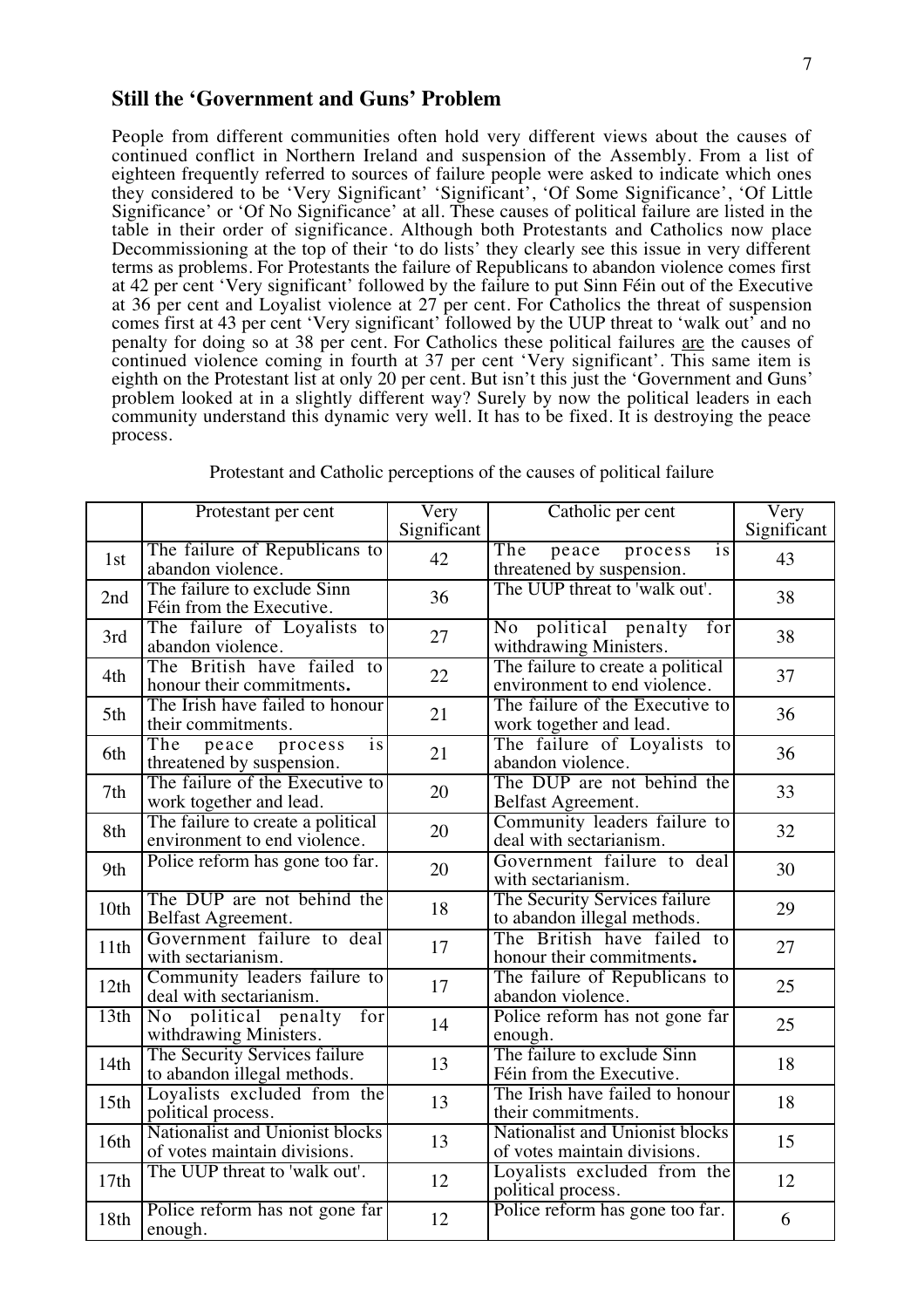#### **Who Wants Devolution and Accountable Democracy?**

The two governments have set the pro-Agreement parties a task. Come up with a plan for full implementation of the Belfast Agreement by March 3rd and then have Assembly elections on May 1st. But even if a deal can be struck do the people of Northern Ireland still want one or has this experiment in devolution and accountable democracy run its course?

With these points in mind people were asked, 'Do you think Direct Rule or Devolved Government is best for Northern Ireland?' Sixty six percent said 'yes' to devolved government and 31 per cent 'no' (the remaining 3 per cent were non-responses). But only a narrow majority of Protestants said 'yes', 49 per cent to 47 per cent 'no'. Catholics came in at 84 per cent 'yes', SDLP 88 per cent, Sinn Féin 82 per cent, Alliance 76 per cent, PUP 53 per cent, UUP 50 per cent and DUP 34 per cent. In general people do want Devolution but, at present, Protestants could 'take it or leave it', or so it would seem.

| Per cent            |    | All of NI Protestant Catholic DUP UUP PUP Alliance SDLP Sinn Fein |    |    |  |    |  |
|---------------------|----|-------------------------------------------------------------------|----|----|--|----|--|
| <b>Direct Rule</b>  |    |                                                                   |    | 46 |  |    |  |
| Devolved Government | 66 |                                                                   | 34 |    |  | 88 |  |

With regard to elections three different options were put to the people of Northern Ireland and they were invited to say which one's they considered to be Essential', 'Desirable', 'Acceptable', 'Tolerable' or 'Unacceptable'. 'Elections only when agreement is reached and devolution restored...' was the least popular option at 50 per cent 'Essential' or 'Desirable'. Then came elections instead of suspension at 53 per cent and elections on the agreed date next May at 60 per cent. There was very little difference between the two communities and various parties on this issue. People would prefer to exercise their democratic rights in accordance with the law. But none of the options were strongly opposed with large percentages of 'Unacceptable'.

| All Northern Ireland - Per cent                                                                                                     | Essential |    | Desirable Acceptable | Tolerable Unacceptable |
|-------------------------------------------------------------------------------------------------------------------------------------|-----------|----|----------------------|------------------------|
| Elections should only be held when<br>agreement is reached and devolved powers<br>are restored to the Northern Ireland<br>Assembly. | 25        | 25 | 27                   | 14                     |
| Elections should be held on the agreed date<br>next May.                                                                            | 31        | 29 | 26                   |                        |
| Elections should be held instead of<br>suspension.                                                                                  | 27        | 26 | 30                   |                        |

The outcome of a May election is too close to call. The gap between the UUP and DUP is closing and the gap between the SDLP and Sinn Féin may have already closed. But people want greater political certainty in their lives and with this point in mind they were asked which combination of First and Deputy First Minister they thought would produce the greatest stability for Northern Ireland? The results are unambiguous. Forty three per cent thought a UUP/SDLP 'ticket' would be best with the DUP/SDLP coming in second at 11 per cent followed by a UUP/SF 'ticket' at 9 per cent and lastly the DUP and Sinn Féin sharing power at just 2 per cent. Sixty eight per cent of UUP supporters and 76 per cent of SDLP supporters thought the UUP/SDLP 'ticket' was a good idea. Party strategists may wish to give this result some thought.

| Per cent                                  |    | All of NI Protestant Catholic DUP UUP SDLP Sinn Fein |    |  |  |
|-------------------------------------------|----|------------------------------------------------------|----|--|--|
| UUP - SDLP                                | 43 |                                                      |    |  |  |
| $\overline{UUP}$ - SF                     |    |                                                      |    |  |  |
| $\overline{DUP}$ - SDLP                   |    |                                                      |    |  |  |
| $\overline{\mathrm{DUP}}$ - $\mathrm{SF}$ |    |                                                      |    |  |  |
| None of them                              |    |                                                      | 33 |  |  |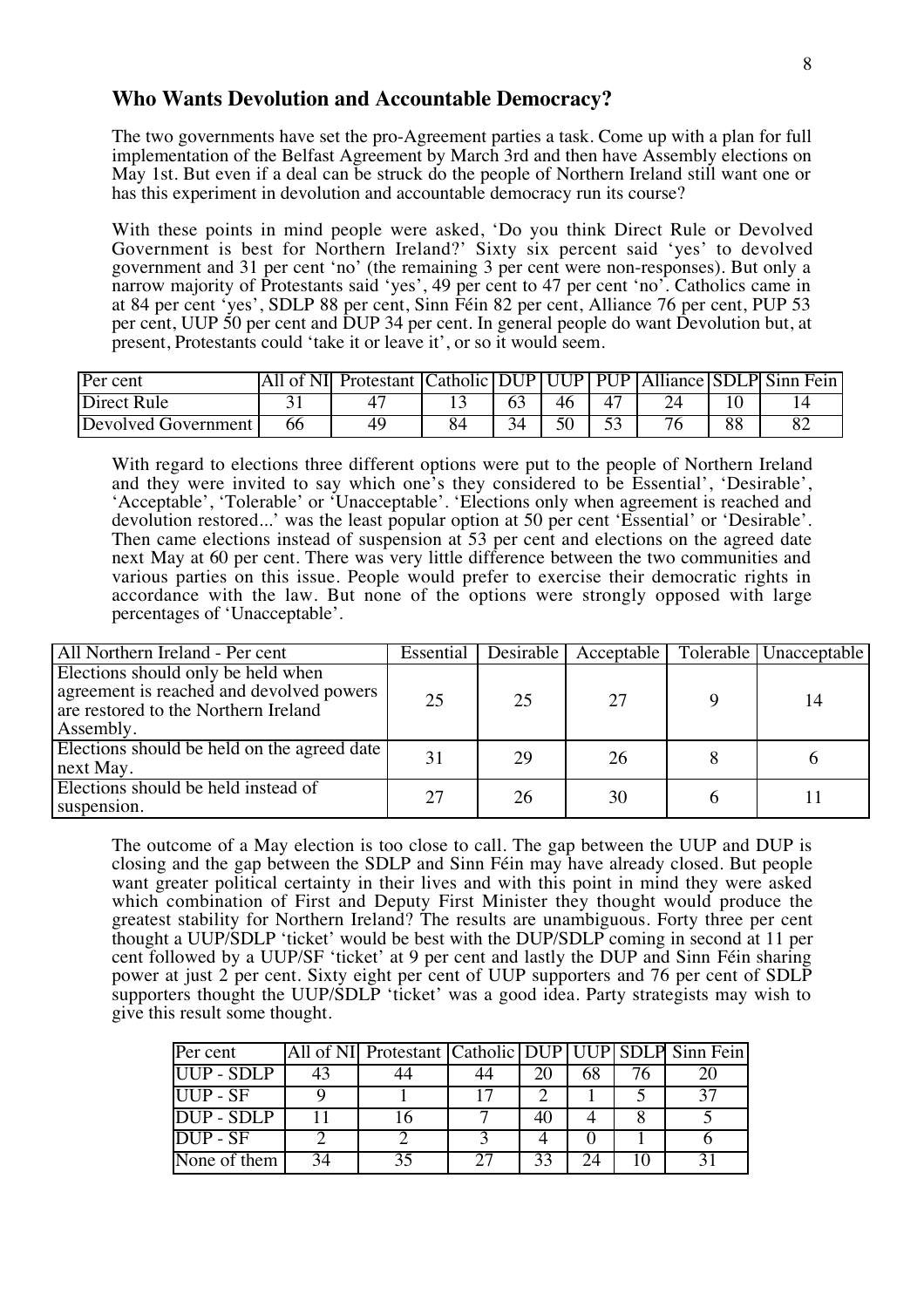### **Steps Towards a Lasting Peace and Political Stability**

People from different communities often hold very different views about the steps that need to be taken in order to secure a lasting peace and political stability in Northern Ireland. For every problem dealt with in this poll solutions were also tested by asked everyone interviewed which one's they considered to be 'Essential', 'Desirable', 'Acceptable', 'Tolerable' or 'Unacceptable'.

With regard to the Belfast Agreement and institutional stability a clear majority of the people of Northern Ireland still think it is a good idea to fully implement the Belfast Agreement at 33 per cent 'Essential', 22 per cent 'Desirable', 17 per cent 'Acceptable, 11 per cent 'Tolerable' and 16 per cent 'Unacceptable'. Of those strongly opposed to the Agreement they were 60 per cent 'Unacceptable' for the DUP, 29 per cent for Protestants and 15 per cent for the UUP. New measures introduced to help improve stability were even more acceptable across both communities. Implementation reports were 81 per cent 'Essential', 'Desirable' or 'Acceptable'; commitments to stability 84 per cent; exclusion for threatening stability 86 per cent and exclusion for not adhering to exclusively peaceful means 84 per cent. Only 16 per cent of Sinn Féin supporters found this option 'Unacceptable'.

| All Northern Ireland - Per cent                                                                                                                                       | Essential | <b>Desirable</b> | Acceptable | Tolerable | Unacceptable |
|-----------------------------------------------------------------------------------------------------------------------------------------------------------------------|-----------|------------------|------------|-----------|--------------|
| Fully implement all aspects of the Belfast<br>Agreement.                                                                                                              | 33        | 22               | 17         | 11        | 16           |
| The Implementation Committee should<br>report regularly to the people of Northern<br>Ireland.                                                                         | 34        | 27               | 20         | 11        | 9            |
| All Assembly parties should make a<br>commitment to the stability of all the<br>institutions and exclusively democratic and<br>peaceful means.                        | 40        | 25               | 19         | 10        | 6            |
| The Government and Parties should clearly<br>say when a party can be excluded from the<br>Executive for threatening the stability of<br>the institutions.             | 38        | 30               | 18         |           |              |
| The Government and Parties should clearly<br>say when a party can be excluded from the<br>Executive for not adhering to exclusively<br>democratic and peaceful means. | 39        | 27               | 18         | 8         |              |

More people now think making changes to the Belfast Agreement to ensure its political stability (53 per cent 'Essential' or Desirable') would be a better course of action than making no changes at all (37 per cent 'Essential' of 'Desirable'). Policies for increased women in government comes in at 50 per cent 'Essential' or 'Desirable' while opinions on changing the Unionist and Nationalist system of block votes and rotating Ministerial posts with smaller parties has less support at 39 per cent and 42 per cent respectively. Views are 'mixed' on these issues.

| All Northern Ireland - Per cent                                                                           | Essential | <b>Desirable</b> | Acceptable |    | Tolerable Unacceptable |
|-----------------------------------------------------------------------------------------------------------|-----------|------------------|------------|----|------------------------|
| Make appropriate changes to the Belfast<br>Agreement to ensure political stability.                       | 27        | 26               | 21         | 10 | 16                     |
| Voting should not be exclusively organised<br>around Unionist and Nationalist blocks.                     | 17        | 22               | 34         | 14 | 12                     |
| Some Ministerial and senior Committee<br>posts should be rotated between the smaller<br>Assembly parties. | 17        | 24               | 32         | 12 | 14                     |
| Policies should be put in place to increase<br>the representation of women in<br>government.              | 22        | 28               | 28         | 16 | 6                      |
| Or make no changes to the Belfast<br>Agreement at all.                                                    | 18        | 19               | 20         | 17 | 25                     |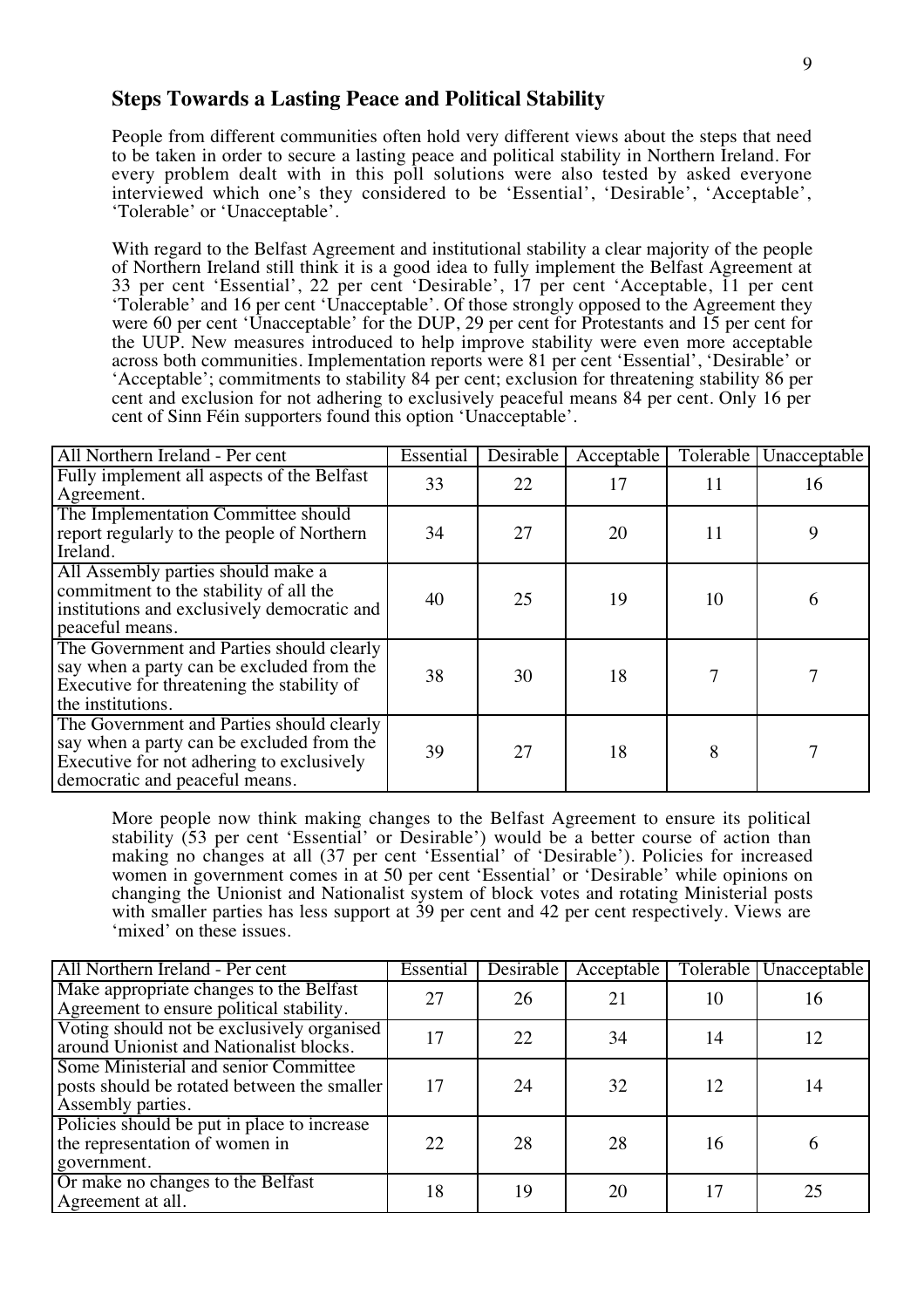But there is a strong consensus when it comes to putting in place new policies to deal with the problems of community relations. Establishing an Assembly Committee to monitor the management of community relations, equality and Human Rights is 28 per cent 'Essential', 34 per cent 'Desirable', 25 per cent 'Acceptable', 8 per cent 'Tolerable' and only 4 per cent 'Unacceptable'. More effective policies to deal with the problems of community division and integration are likewise strongly supported and it is difficult to understand, given this consensus, why such a committee and policies have not been put into action.

| All Northern Ireland - Per cent                                                                                            | Essential | $\overline{\text{Desirable}}$ | Acceptable | Tolerable   Unacceptable |
|----------------------------------------------------------------------------------------------------------------------------|-----------|-------------------------------|------------|--------------------------|
| Establish an Assembly Committee to<br>monitor the management of community<br>relations, equality and Human Rights.         | 28        | 34                            | 25         |                          |
| All government policies should be<br>screened for their impact on community<br>divisions.                                  | 31        | 36                            | 21         |                          |
| It should be the duty of all government<br>departments and agencies to provide<br>opportunities for community integration. | 33        | 35                            | 22         |                          |

When it comes to questions of justice and reconciliation the consensus is even stronger. Seventy two per cent of the people of Northern Ireland believe it is 'Essential' or 'Desirable' for the two governments and all the parties to the conflict to make an honest and full accounting of any past misdeeds and abuses. Similarly 79 per cent want them to stop blaming others and say what role they played in the Troubles and 80 per cent want them to co-operate with all relevant public inquiries.

The two governments and all the parties to the conflict should:

| All Northern Ireland - Per cent                                              | Essential |    | Desirable   Acceptable | Tolerable   Unacceptable |
|------------------------------------------------------------------------------|-----------|----|------------------------|--------------------------|
| Make an honest and full accounting of any<br>past misdeeds and abuses.       | 48        | 26 |                        |                          |
| Stop simply blaming others and say what<br>role they played in the Troubles. | 53        | 26 |                        |                          |
| Fully co-operate with all relevant public<br>inquiries.                      | 54        | 26 |                        |                          |

Not unexpectedly this consensus breaks down when it comes to the politically difficult issues of justice and policing. Thirty six per cent of Protestants consider it 'Unacceptable' to complete the process of police reform rising to 62 per cent for DUP supporters but falling to 29 per cent for the UUP. Similarly 38 per cent of Protestants do not want Sinn Féin on the Policing Board rising to 72 per cent of DUP supporters but falling to 24 per cent for the UUP. However, in this case, 30 per cent of Sinn Féin supporters also consider having their party take up their seats on the Policing Board to be 'Unacceptable'. This is a sensitive issue for everyone but having responsibility for justice and policing devolved to the Assembly is less problematic with only 14 per cent of the people of Northern Ireland rejecting such a move as 'Unacceptable'.

| Per Cent 'Unacceptable'                                                                            |    | All of NI Protestant Catholic DUP UUP SDLP Sinn Fein |    |    |    |    |
|----------------------------------------------------------------------------------------------------|----|------------------------------------------------------|----|----|----|----|
| The reform of the PSNI should be<br>completed.                                                     | 20 | 36                                                   |    | 62 | 29 |    |
| All parties with seats on the Policing<br>Board should take up their posts<br>including Sinn Féin. | 27 | 38                                                   | 14 | 72 | 24 | 30 |
| Responsibility for Justice and<br>Policing should be devolved to the<br>Northern Ireland Assembly. | 14 | 17                                                   | 11 | 31 |    | 20 |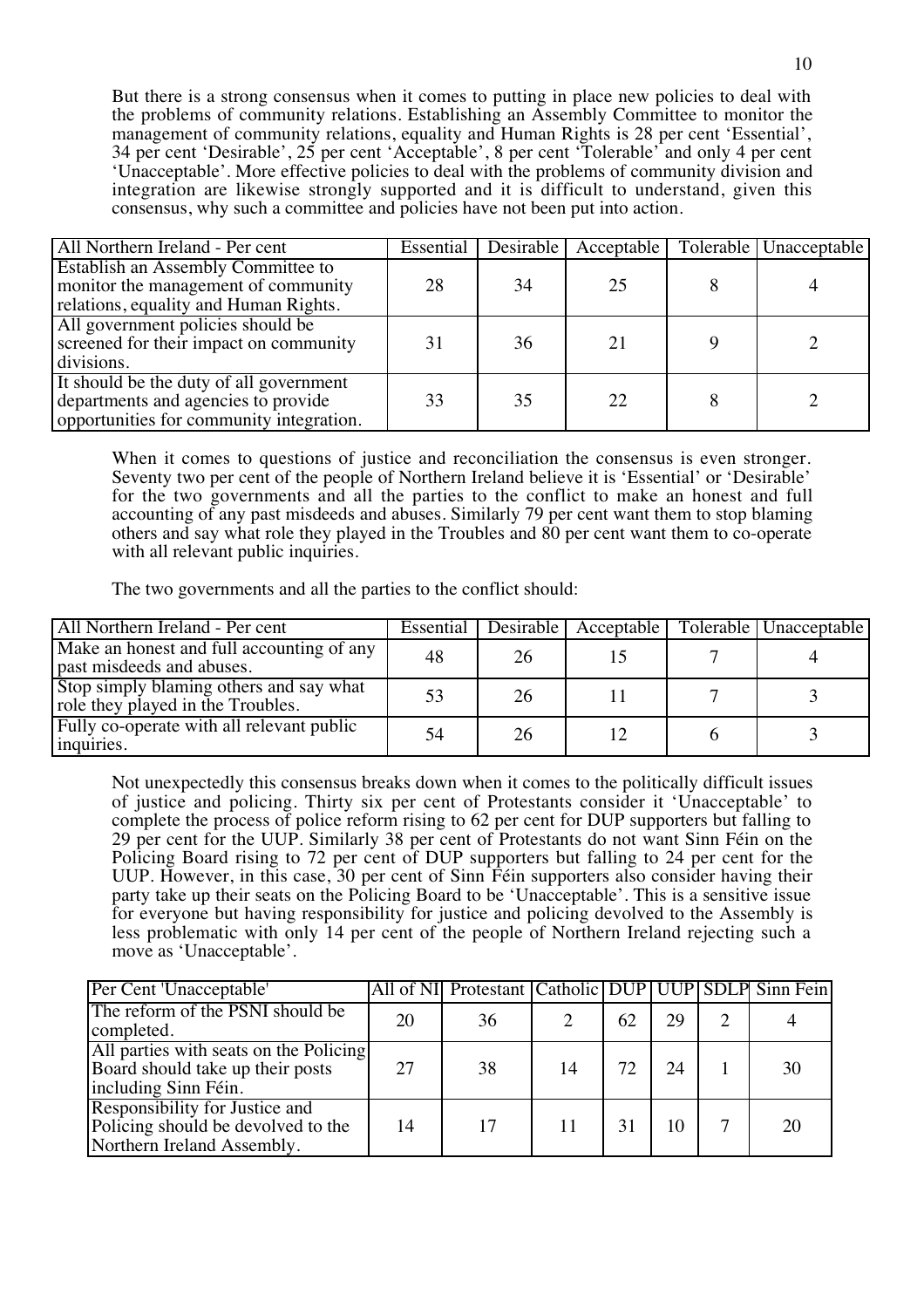The people of Northern Ireland, particularly the Protestant community, do not like the idea of offenders being set free or given amnesty, they never did. But if paramilitaries allow exiled persons to 'come home' then only 42 per cent of Protestants would consider making a deal on paramilitary fugitives, or 'On the Runs' (OTRs), to be 'Unacceptable'. If paramilitaries could also secure public confidence in a lasting peace then so much the better at 39 per cent 'Unacceptable'. However, it is interesting to note that this Protestant resistance to dealing with offenders drops to just 29 per cent 'Unacceptable' when members of the State Security Services are included. This, of course, is largely a matter for the British Government and if any dealing is done on this issue it will probably be done behind closed doors. But in the absence of an end to all paramilitary activity no one can reasonably expect Unionist politicians to accept any changes to the status of OTRs without the strongest of complaints.

| Per Cent 'Unacceptable'                                                                                                                                             | All of NI | Protestant Catholic |    | <b>DUP</b> | <b>UUP</b> | <b>SDLP</b> | Sinn Fein |
|---------------------------------------------------------------------------------------------------------------------------------------------------------------------|-----------|---------------------|----|------------|------------|-------------|-----------|
| Paramilitaries should allow all<br>exiled persons to 'come home'<br>before the question of their fugitives<br>is dealt with.                                        | 31        | 42                  | 20 | 49         | 51         | 30          | 9         |
| Paramilitaries should complete all<br>necessary steps to secure public<br>confidence in a lasting peace before<br>the question of their fugitives is<br>dealt with. | 28        | 39                  | 17 | 45         | 46         | 22          | 17        |
| Paramilitary fugitives should be<br>given amnesty.                                                                                                                  | 44        | 59                  | 29 | 66         | 66         | 41          | 12        |
| Paramilitary fugitives should only<br>be given amnesty after they have<br>given an account of their activities<br>to the authorities.                               | 39        | 49                  | 29 | 54         | 57         | 26          | 35        |
| Paramilitary fugitives should be<br>processed through the courts and<br>then 'released on license'.                                                                 | 37        | 43                  | 32 | 47         | 52         | 29          | 40        |
| Security Service and other state<br>offenders should be treated the same<br>as paramilitary offenders.                                                              | 23        | 29                  | 18 | 33         | 32         | 23          | 15        |

Needless to say almost everyone wants an end to all paramilitary activity. So the very practical question that must be answered here is where the points of least and greatest difficulty lies for those paramilitaries. The Ulster Democratic Party is no more and the PUP are not as large a party as they once were so this poll is not able to provide much reliable information on Loyalist thinking beyond saying that most PUP supporters interviewed did not oppose an end to paramilitary activity as 'Unacceptable'. The statistics for Sinn Féin, however, are far more reliable. When it comes to ending any involvement in organised crime, targeting, paramilitary attacks, punishment beatings and intelligence gathering operations there does not seem to be a problem with only between 2 and 5 per cent of Sinn Féin supporters opposing such policies as 'Unacceptable'. But 21 per cent consider decommissioning all paramilitary weapons to be 'Unacceptable' and 27 per cent are similarly opposed to disbanding their organisation while 28 per cent are opposed to 'Standing Down'.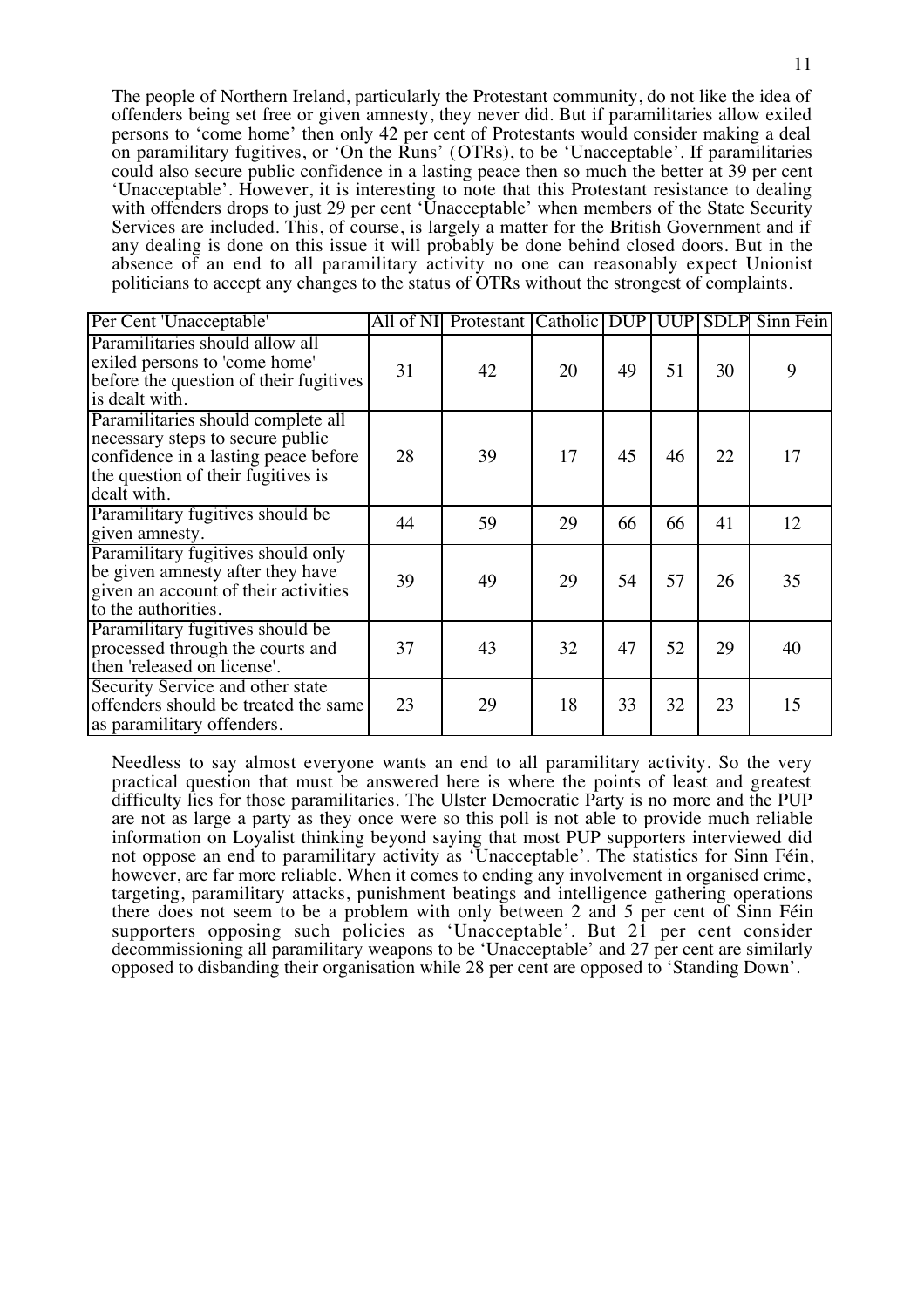The IRA and Loyalist paramilitaries should:

| Per Cent 'Unacceptable'                                    | All of NI Protestant Catholic DUP UUP SDLP Sinn Fein |    |   |   |                             |    |
|------------------------------------------------------------|------------------------------------------------------|----|---|---|-----------------------------|----|
| End any involvement in organised<br>crime.                 |                                                      |    |   |   |                             |    |
| End all targeting.                                         |                                                      |    |   |   |                             |    |
| End all paramilitary attacks and<br>'punishment beatings'. |                                                      |    | 0 |   | 0                           |    |
| End all their intelligence gathering<br>operations.        |                                                      |    |   |   | 0                           |    |
| Require their members to 'Stand<br>Down'.                  | ∍                                                    | 11 |   |   | $\mathcal{D}_{\mathcal{L}}$ | 28 |
| Decommission all their weapons.                            |                                                      | 8  |   | っ |                             | 21 |
| Disband their paramilitary<br>organisations.               |                                                      | 11 |   |   |                             | 27 |

But when it comes to more general policies to help ensure peace and security the Northern Ireland consensus is restored. Nearly everyone wants normalisation at 41 per cent 'Essential', 32 per cent 'Desirable', 21 per cent 'Acceptable', 4 per cent 'Tolerable' and only 3 per cent 'Unacceptable'. Similarly almost everyone supports an independent monitor to report on all aspects of violence and an independent commissioner to draw up plans and monitor progress towards normalisation and peace. They also want the British and Irish governments to direct their security services to end all paramilitary activity and would like programs of regeneration and transformation to assist communities with paramilitary links to achieve 'normalisation'. Three million pounds has already been allocated to this end.

| All Northern Ireland - Per cent                                                                                                                                | Essential | <b>Desirable</b> | Acceptable | Tolerable | Unacceptable                |
|----------------------------------------------------------------------------------------------------------------------------------------------------------------|-----------|------------------|------------|-----------|-----------------------------|
| The British Government should take all<br>necessary steps to normalise security<br>arrangements in Northern Ireland.                                           | 41        | 32               | 21         |           |                             |
| An independent monitor should report on<br>all aspects of violence in Northern Ireland<br>and who was responsible.                                             | 34        | 36               | 23         |           |                             |
| An independent commissioner should draw<br>up plans for and monitor progress towards<br>normalisation and peace.                                               | 33        | 35               | 24         |           |                             |
| The British and Irish governments should<br>direct their security, police and legal<br>services to use all possible means to end all<br>paramilitary activity. | 40        | 30               | 24         | 5         |                             |
| Programs of regeneration and<br>transformation should be established to<br>assist communities with paramilitary links<br>to achieve 'normalisation'.           | 36        | 34               | 22         | 6         | $\mathcal{D}_{\mathcal{A}}$ |

No one will be surprised at the resistance of some Protestants to continued police reform and the reticence of some Sinn Féin supporters to go beyond a simple end to paramilitary activity. And the question of OTRs, like early prisoner releases, was always going to be controversial. But what is perhaps surprising is the almost unanimous acceptance, across both communities, of all the other proposals put forward to make the Belfast Agreement work. In this context it is difficult to understand why the two governments and pro-Agreement parties have waited until now to tackle questions of stability, community relations and normalisation in a more engaged way. It would seem to be the case that the people have got ahead of the politicians. Hopefully, now, the two governments and pro-Agreement parties will do what has to be done to catch up.